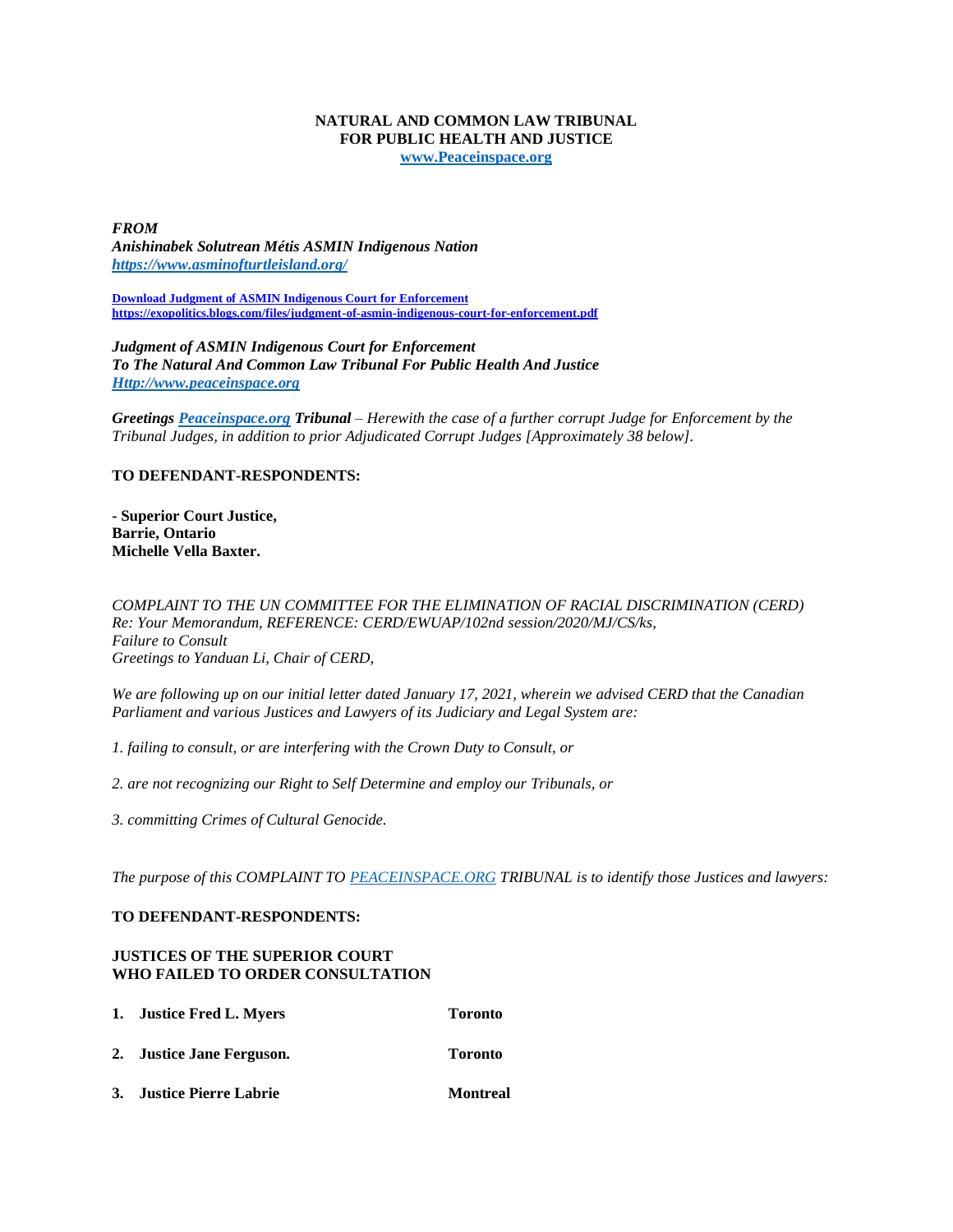| 4. Justice Lyne Decarie             | <b>Montreal</b>   |
|-------------------------------------|-------------------|
| <b>4A. Justice Lacelle</b>          | <b>Montreal</b>   |
| <b>4.B. Chief Justice Morawetz.</b> | <b>Toronto</b>    |
| 4.C. Justice Gomery.                | <b>Ottawa</b>     |
| 4.D. Justice Akbarali.              | <b>Toronto</b>    |
| 4.E. Justice Campbell.              | <b>St. Thomas</b> |
| 4.F. Justice Sweeny.                | <b>Simcoe</b>     |
| 4.G. Justice Frankel.               | Vancouver         |

# **TO DEFENDANT-RESPONDENTS:**

**ONCA. Toronto Court of Appeal for Ontario**

- **4.H. Hourigan**
- **4.I. Trotter**
- **4.J. Julie Thorburn**
- **4.K. Kathleen Feldman**
- **4.L. Lauwers**
- **4.M. Hae. Harvison Young**
- **4.N. Michel Fairburn**
- **4.O. Roberts**
- **4.P. MacPherson**

**TO DEFENDANT-RESPONDENTS:**

# **CROWN MEMBERS OF THE BAR**

- **5. Federal Crown Beverly Bly**
- **6. Federal Crown Taylor Andreas**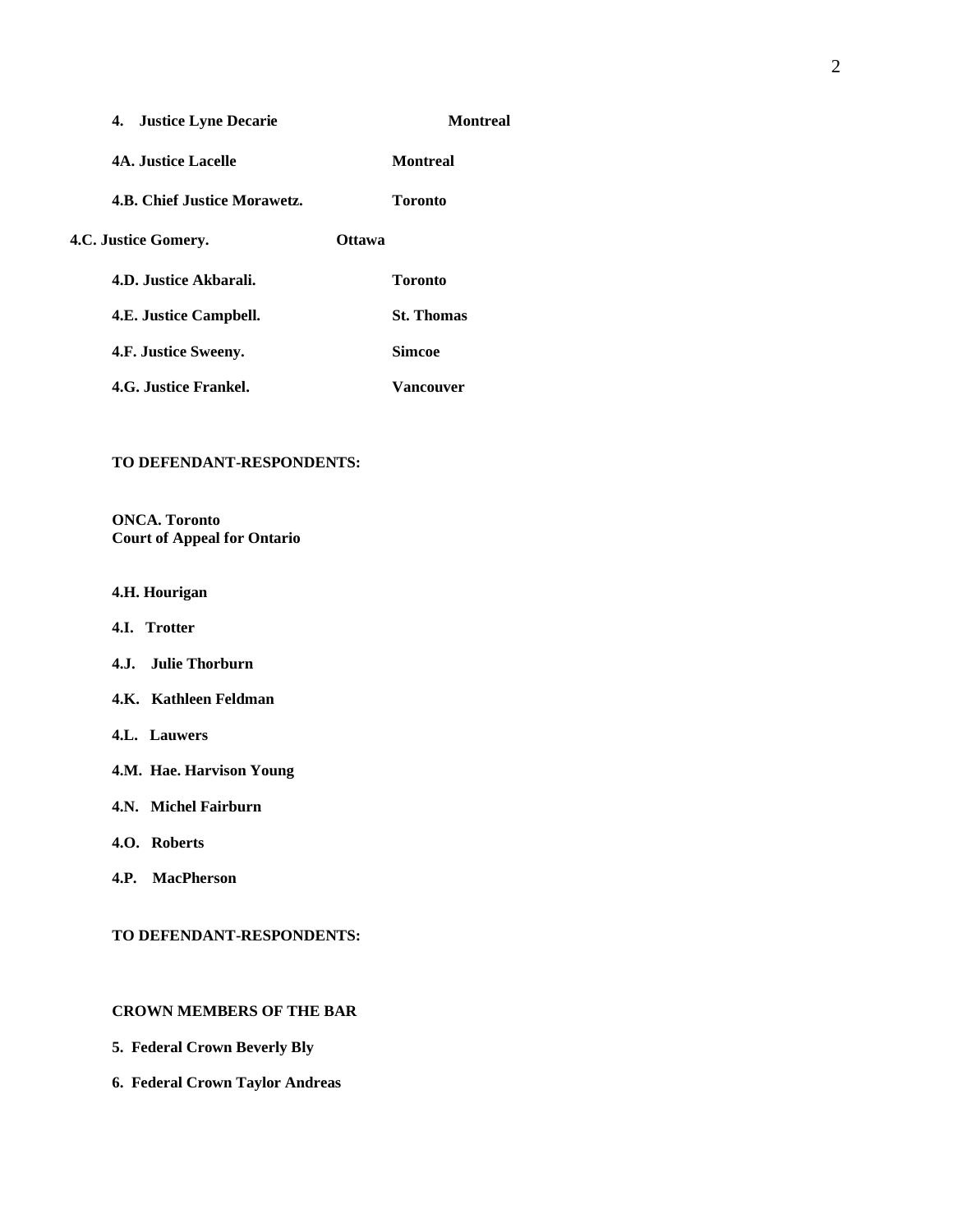- **7. Federal Crown Dan Luxat**
- **8. Federal Crown Jacob Pollice**
- **9. Provincial Crown Thomas Lipton**
- **10. Provincial Crown Kisha Chatterjee**

**10.A. Tsang** 

### **TO DEFENDANT-RESPONDENTS:**

### **JUSTICES OF THE QUEBEC COURT OF APPEAL WHO FAILED TO RECOGNIZE OUR INDIGENOUS TRIBUNAL**

- **11. Justice Robert Mainville**
- **12. Justice Lucie Fournier**
- **13.A. Justice Patrick Healy**

### **TO DEFENDANT-RESPONDENTS:**

## **JUSTICES OF THE QUEBEC PROVINCIAL COURT WHO FAILED TO RECOGNIZE OUR INDIGENOUS TRIBUNAL**

**13.B. Dupras** 

## **TO DEFENDANT-RESPONDENTS:**

### **MEMBERS OF THE BAR WHO COMMITTED CULTURAL GENOCIDE OF KIDNAPPING**

- **13.B Patrick Santini. Ottawa**
- **14. Kristen Crain. Ottawa**
- **15. Cheryl Hess. Ottawa**
- **16. Tracy Engelking (now a Superior Court Justice in Ottawa)**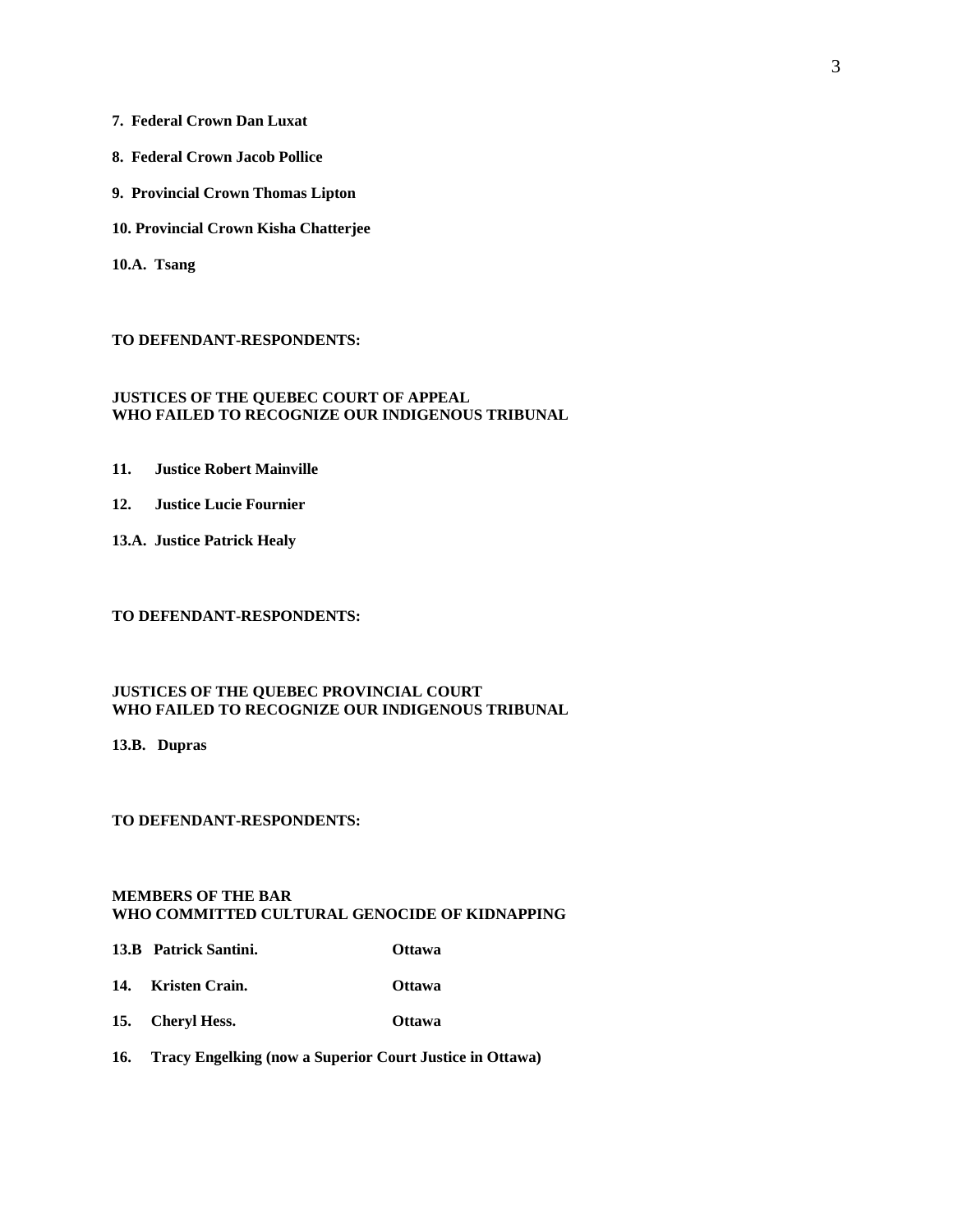## **TO DEFENDANT-RESPONDENTS:**

### **PPSC LAWYERS WHO INTERFERED WTH THE DUTY TO CONSULT**

- **17. Frederic Hivon. Montreal**
- 18. Marie-Eve Trudel. **Montreal**
- **19. Suzanne Manery**

### **TO DEFENDANT-RESPONDENTS:**

### **MEMBERS OF THE BAR WHO INTERFERED WTH THE DUTY TO CONSULT**

| 20.        | <b>Michael Myers.</b>    | <b>Toronto</b>  |
|------------|--------------------------|-----------------|
| 21.        | Michael Kestenberg.      | <b>Toronto</b>  |
| 22.        | <b>Michael Cassone.</b>  | London          |
| <b>23.</b> | <b>Nathalie Guertin.</b> | <b>Montreal</b> |

#### **TO DEFENDANT-RESPONDENTS:**

### **Employees of the Registrar who have blocked ASMIN Submissions**

| 24. | <b>Daniel Marentic.</b> | <b>Toronto ONCA</b> |
|-----|-------------------------|---------------------|
| 25. | Sandra Theroulde.       | <b>Toronto ONCA</b> |
| 26. | Debnath Falguni.        | <b>Toronto ONCA</b> |
|     | <b>26.A. Scace</b>      | <b>Toronto ONCA</b> |
| 27. | Roger Bilodeau (SCC).   | <b>Ottawa</b>       |

# **TO DEFENDANT-RESPONDENTS:**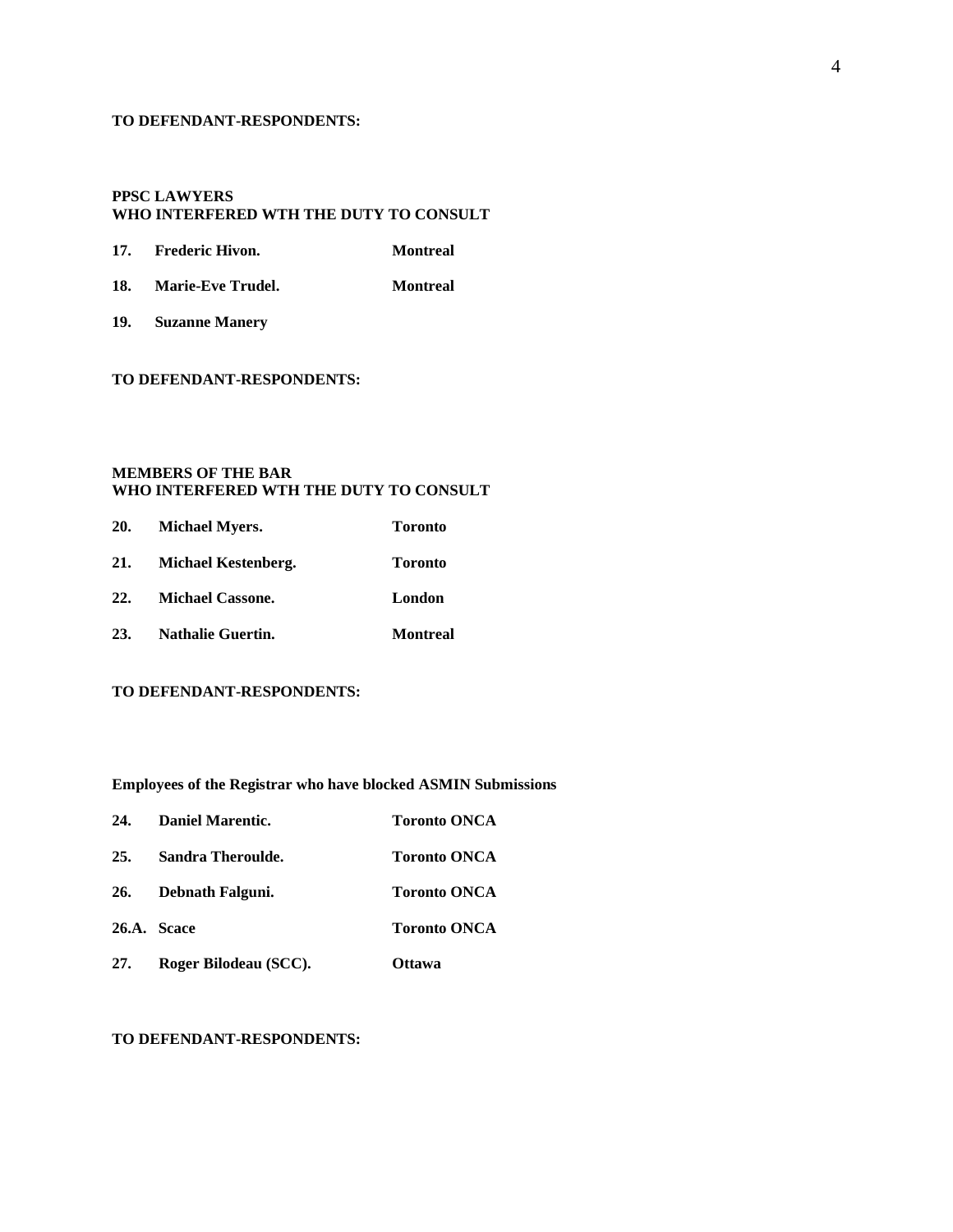**Justices who failed to appear via Subpoena** 

**Richard Wagner SCC. Ottawa**

### **TO DEFENDANT-RESPONDENTS:**

**Federal Court Justices who have failed to Order Consultation**

| Zinn.           | Ottawa        |
|-----------------|---------------|
| Paul Crampton.  | <b>Ottawa</b> |
| <b>Noel</b>     | <b>Ottawa</b> |
| Stratas.        | Ottawa        |
| ????? [Unnamed] | Ottawa        |

*Our members' children are still being taken, our members are being jailed, and lawyers who represent us are being charged with Mental Incapacity for representing us.*

*Accordingly, this is an URGENT matter.* 

*May 2, 2022*

*Please see attached PDF Original ASMIN Judgment*

**[Download Judgment of ASMIN Indigenous Court for Enforcement](https://exopolitics.blogs.com/files/judgment-of-asmin-indigenous-court-for-enforcement.pdf) <https://exopolitics.blogs.com/files/judgment-of-asmin-indigenous-court-for-enforcement.pdf>**

*Dated February 1, 2021*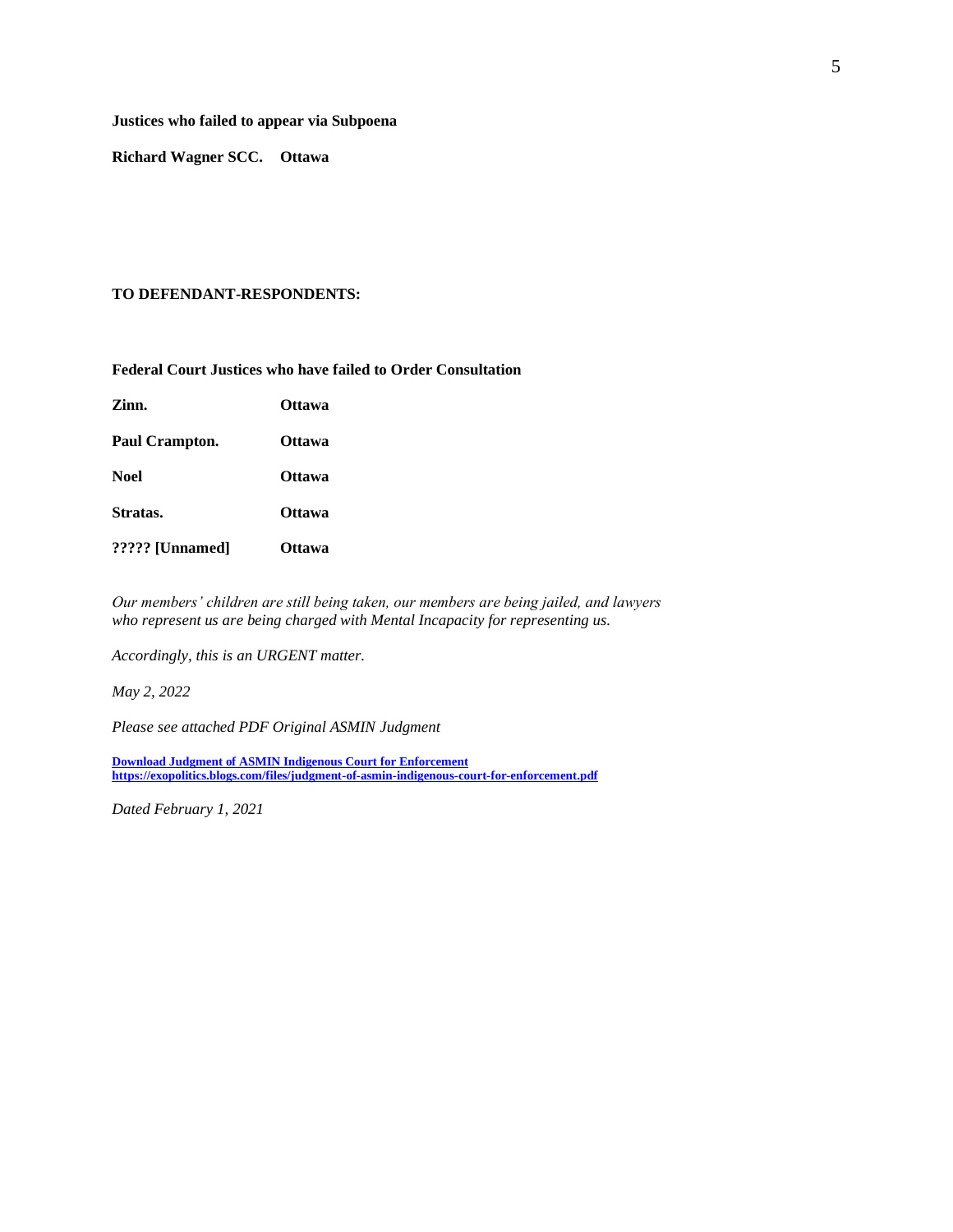

### **NATURAL AND COMMON LAW TRIBUNAL FOR PUBLIC HEALTH AND JUSTICE [www.Peaceinspace.org](http://www.peaceinspace.org/)**

## **TO ABOVE-NAMED & UN-NAMED DEFENDANT-RESPONDENTS**

**EMERGENCY INJUNCTION AND ORDER TO CEASE & DESIST GENOCIDE & CRIMES AGAINST HUMANITY** Against the Complainant *Anishinabek Solutrean Métis ASMIN Indigenous Nation <https://www.asminofturtleisland.org/>*

In violation of

Natural Law, Common Law, the Nuremberg Code , the Geneva Conventions , the United Nations Declaration of Human Rights , United Nations Declaration on the Rights of Indigenous Peoples , the Final Judgment of the Natural and Common Law Tribunal for Public Health and Justice at [www.Peaceinspace.org,](http://www.peaceinspace.org/) and Articles 6 & 7 of the International Criminal Court Statute <https://www.icc-cpi.int/sites/default/files/RS-Eng.pdf> Which Canada & 123 Nations have Solemnly Ratified, and which ban above named & unnamed **DEFENDANT RESPONDENTS** from committing its Genocidal Acts & Crimes Against Humanity Against the Complainant *Anishinabek Solutrean Métis ASMIN Indigenous Nation <https://www.asminofturtleisland.org/>* [identified in the ICC Statute as an "ethnical group" and "national group", namely: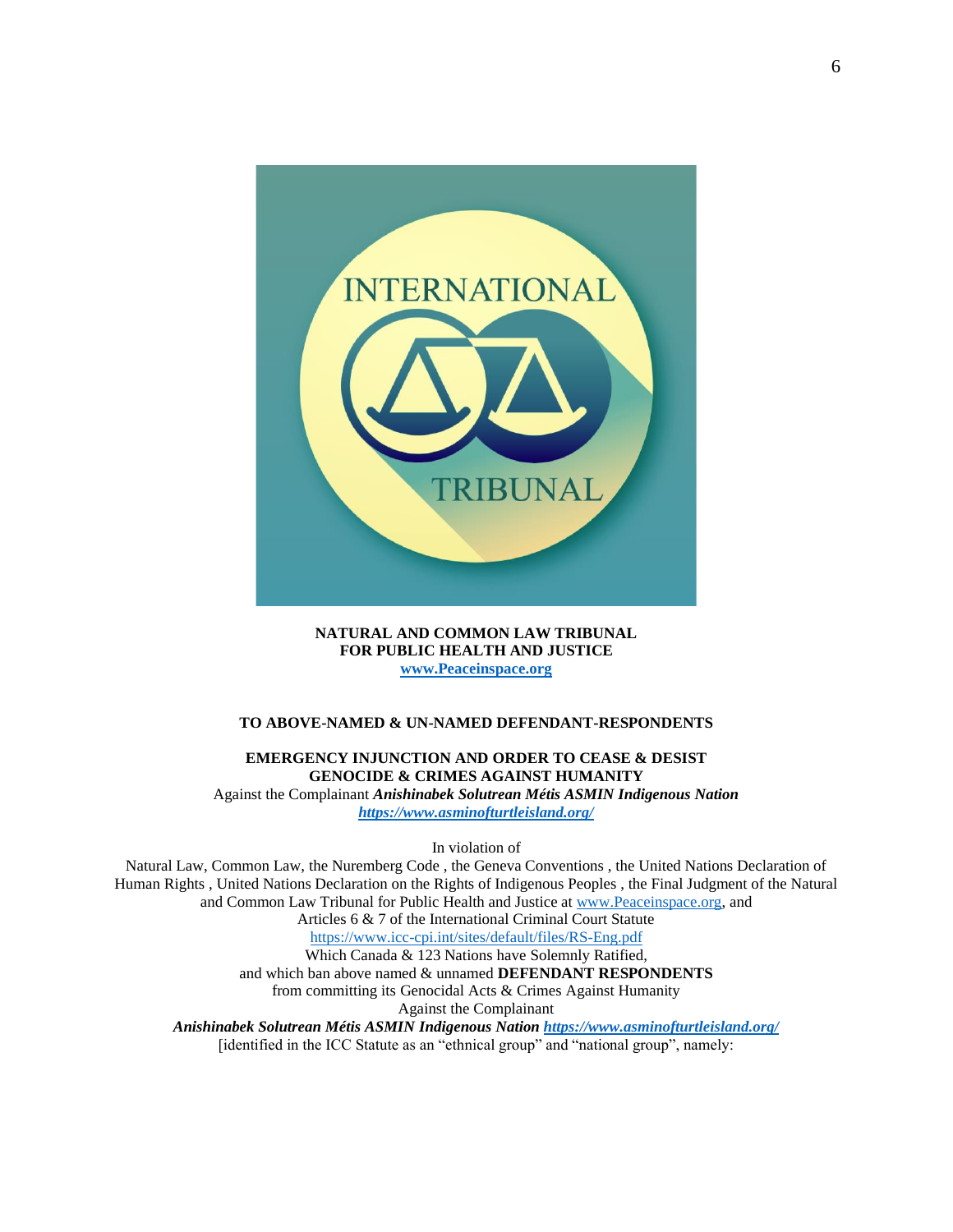## **Article 6 Genocide**

For the purpose of this Statute, "genocide" means any of the following acts committed with intent to destroy, in whole or in part, a national, ethnical, racial or religious group, as such:

(a) **Killing members of the group;**

(b) **Causing serious bodily or mental harm to members of the group;**

(c) **Deliberately inflicting on the group conditions of life calculated to bring about its physical destruction**

**in whole or in part;**

(d) **Imposing measures intended to prevent births within the group;**

(e) **Forcibly transferring children of the group to another group.**

# **Article 7**

#### **Crimes against humanity**

1. For the purpose of this Statute, "crime against humanity" means any of the following acts when committed as part of a widespread or systematic attack directed against any civilian population, with knowledge of the attack: **(a) Murder;**

**(b) Extermination;**

**(c) Enslavement;**

**(d) Deportation or forcible transfer of population;**

**(e) Imprisonment or other severe deprivation of physical liberty in violation of fundamental rules of international law;**

**(f) Torture;**

**(g) Rape, sexual slavery, enforced prostitution, forced pregnancy, enforced sterilization, or any other form of sexual violence of comparable gravity;**

**(h) Persecution against any identifiable group or collectivity on political, racial, national, ethnic, cultural, religious, gender as defined in paragraph 3, or other grounds that are universally recognized as**

**impermissible under international law, in connection with any act referred to in this paragraph or any crime within the jurisdiction of the Court;**

**(i) Enforced disappearance of persons;**

**(j) The crime of apartheid;**

**(k) Other inhumane acts of a similar character intentionally causing great suffering, or serious injury to body or to mental or physical health.**

**2. For the purpose of paragraph 1:**

**(a) "Attack directed against any civilian population" means a course of conduct involving the multiple commission of acts referred to in paragraph 1 against any civilian population, pursuant to or in furtherance of a State or organizational policy to commit such attack;**

**(b) "Extermination" includes the intentional infliction of conditions of life, inter alia the deprivation of access to food and medicine, calculated to bring about the destruction of part of a population;**

**(c) "Enslavement" means the exercise of any or all of the powers attaching to the right of ownership over a person and includes the exercise of such power in the course of trafficking in persons, in particular women and children;**

**(d) "Deportation or forcible transfer of population" means forced displacement of the persons concerned by expulsion or other coercive acts from the area in which they are lawfully present, without grounds permitted under international law;**

**(e) "Torture" means the intentional infliction of severe pain or suffering, whether physical or mental, upon a person in the custody or under the control of the accused; except that torture shall not include pain or suffering arising only from, inherent in or incidental to, lawful sanctions;**

**(f) "Forced pregnancy" means the unlawful confinement of a woman forcibly made pregnant, with the intent of affecting the ethnic composition of any population or carrying out other grave violations of international law. This definition shall not in any way be interpreted as affecting national laws relating to pregnancy;**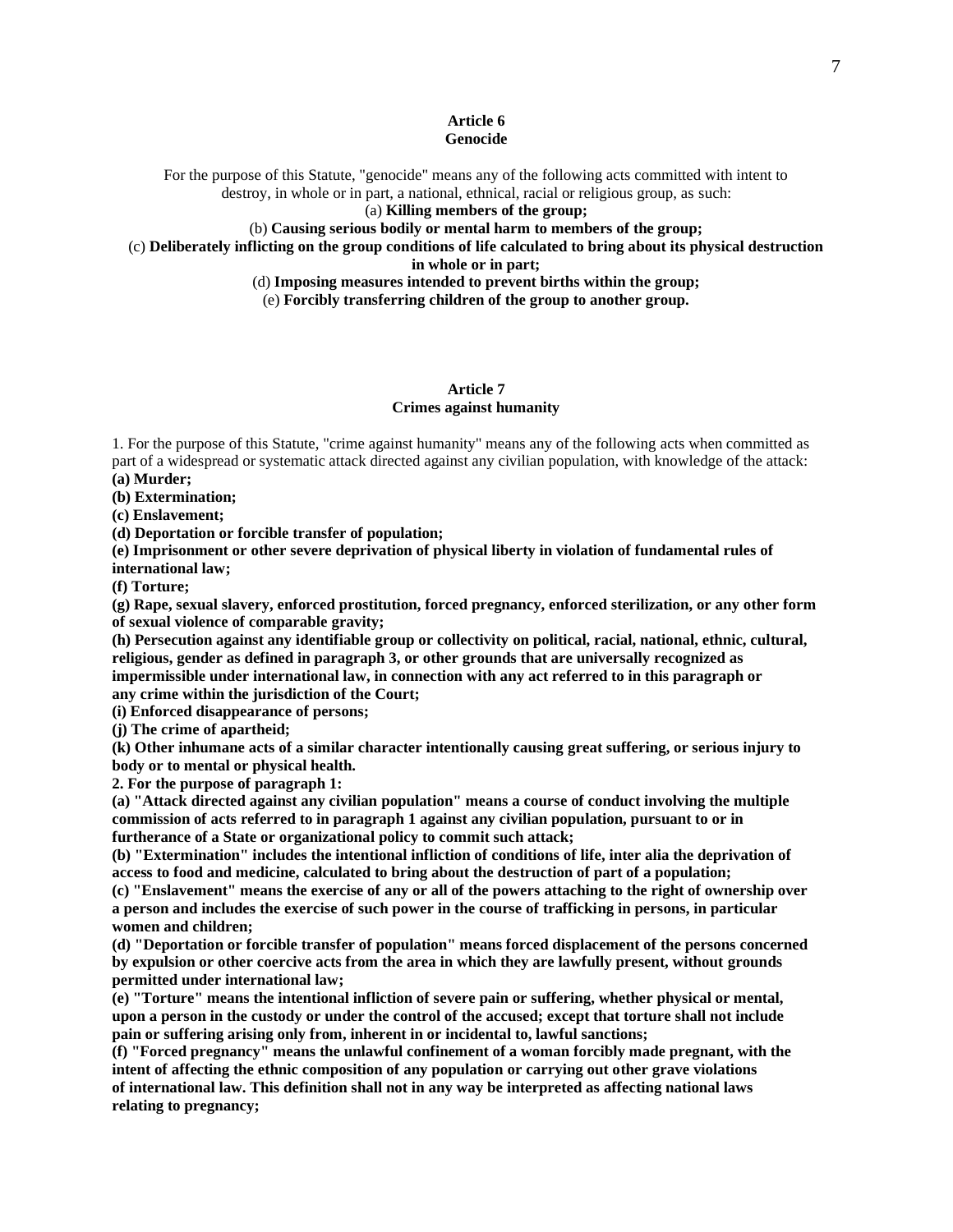**(g) "Persecution" means the intentional and severe deprivation of fundamental rights contrary to international law by reason of the identity of the group or collectivity;**

**(h) "The crime of apartheid" means inhumane acts of a character similar to those referred to in paragraph 1, committed in the context of an institutionalized regime of systematic oppression and domination by one racial group over any other racial group or groups and committed with the intention of maintaining that regime;**

**(i) "Enforced disappearance of persons" means the arrest, detention or abduction of persons by, or with the authorization, support or acquiescence of, a State or a political organization, followed by a refusal to acknowledge that deprivation of freedom or to give information on the fate or whereabouts of those persons, with the intention of removing them from the protection of the law for a prolonged period of time.**

**3. For the purpose of this Statute, it is understood that the term "gender" refers to the two sexes, male and female, within the context of society. The term "gender" does not indicate any meaning different from the above.**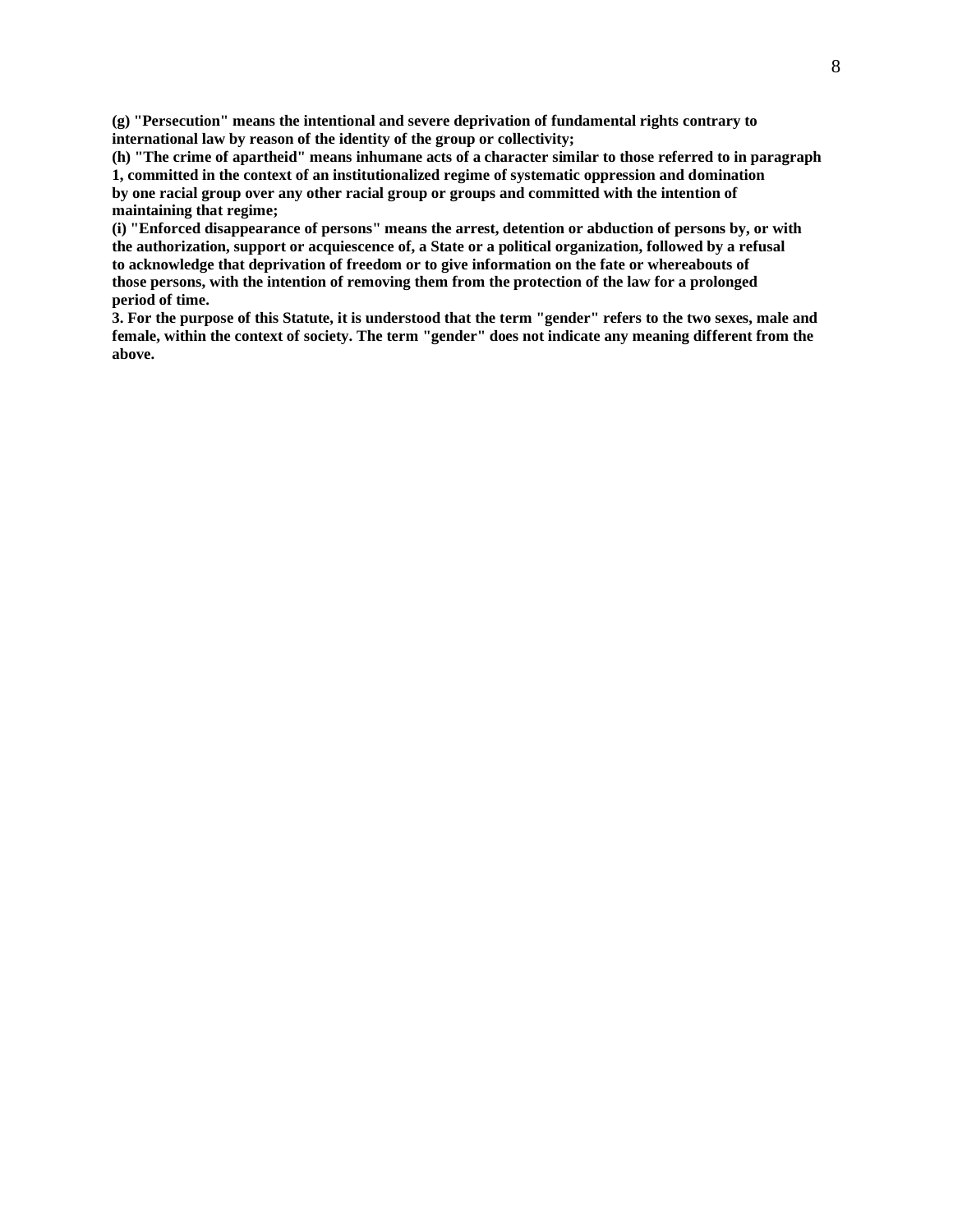

### **EMERGENCY WRIT OF MANDAMUS**

"The lawful term *writ of mandamus* refers to an order by a court to a lesser government official to perform an act required by law, which he has refused or neglected to do. This type of court order is a remedy that may be sought if a governmental agency, public authority, or [corporation](https://legaldictionary.net/corporation/) in service of the government, fails or refuses to do its public or statutory duty."

### **EMERGENCY WRIT OF MANDAMUS OF THE NATURAL AND COMMON LAW TRIBUNAL FOR PUBLIC HEALTH AND JUSTICE**

**I.**

## **WRITS OF MANDAMUS TO:**

**To the Supreme Court of Canada And Judges Thereof Supreme Court of Canada Judges of the Court <https://www.scc-csc.ca/judges-juges/index-eng.aspx>**

**Current Judges The Rt. Hon. Richard Wagner, P.C., Chief Justice of Canada The Hon. Michael J. Moldaver The Hon. Andromache Karakatsanis**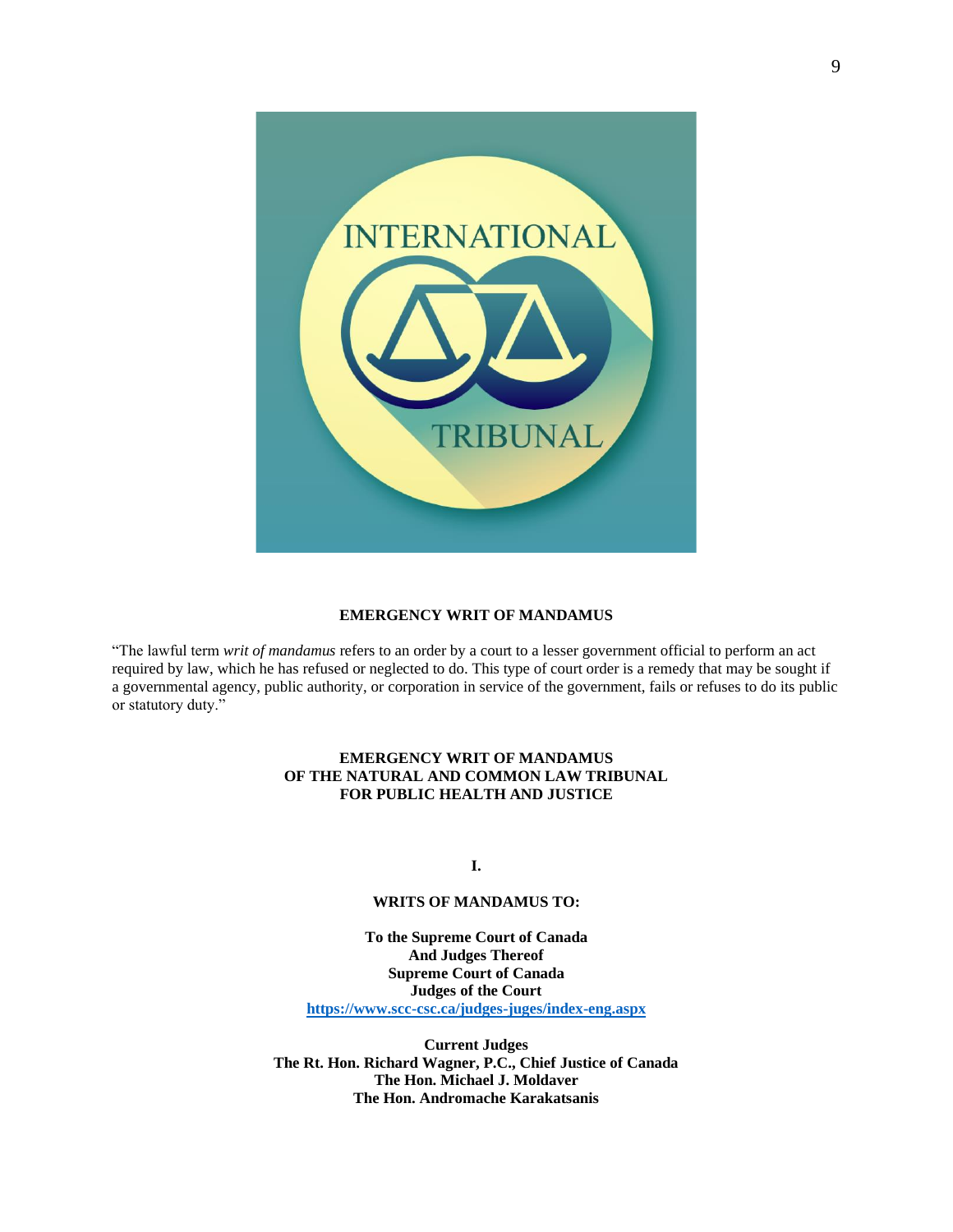**The Hon. Suzanne Côté The Hon. Russell Brown The Hon. Malcolm Rowe The Hon. Sheilah L. Martin The Hon. Nicholas Kasirer The Hon. Mahmud Jamal**

### **(1) WRITS OF MANDAMUS ORDERING Carrying Out the Removal for Cause from the Supreme Court of Canada and Investigation of Richard Wagner, P.C., Chief Justice of Canada DEFENDANT-RESPONDENT HEREIN For Failure to Appear on SubPoena by** *Anishinabek Solutrean Métis ASMIN Indigenous Nation <https://www.asminofturtleisland.org/> on Judgment of Indigenous Court for Enforcement*

**(2) WRITS OF MANDAMUS ORDERING Carrying Out the Judicial Impeachment and removal from Office and Disbarment of All DEFENDANT RESPONDENTS For Genocide and Crimes Against Humanity Against the**  *Anishinabek Solutrean Métis ASMIN Indigenous Nation <https://www.asminofturtleisland.org/> on Judgment of Indigenous Court for Enforcement*

**II.**

### **WRITS OF MANDAMUS TO:**

**Royal Canadian Mounted Police, National and Provincial <https://www.rcmp-grc.gc.ca/>**

**The Public Prosecution Service of Canada (PPSC) is a national, independent and accountable prosecuting authority whose main objective is to prosecute federal offences and provides legal advice and assistance to law enforcement. <https://www.ppsc-sppc.gc.ca/eng/>**

**Provincial Crown Prosecutors**

**(1)**

**WRITS OF MANDAMUS ORDERING TRANSPARENT AND AGGRESSIVE CRIMINAL PROSECUTION OF DEFENDANT RESPONDENTS HEREIN BY Royal Canadian Mounted Police,**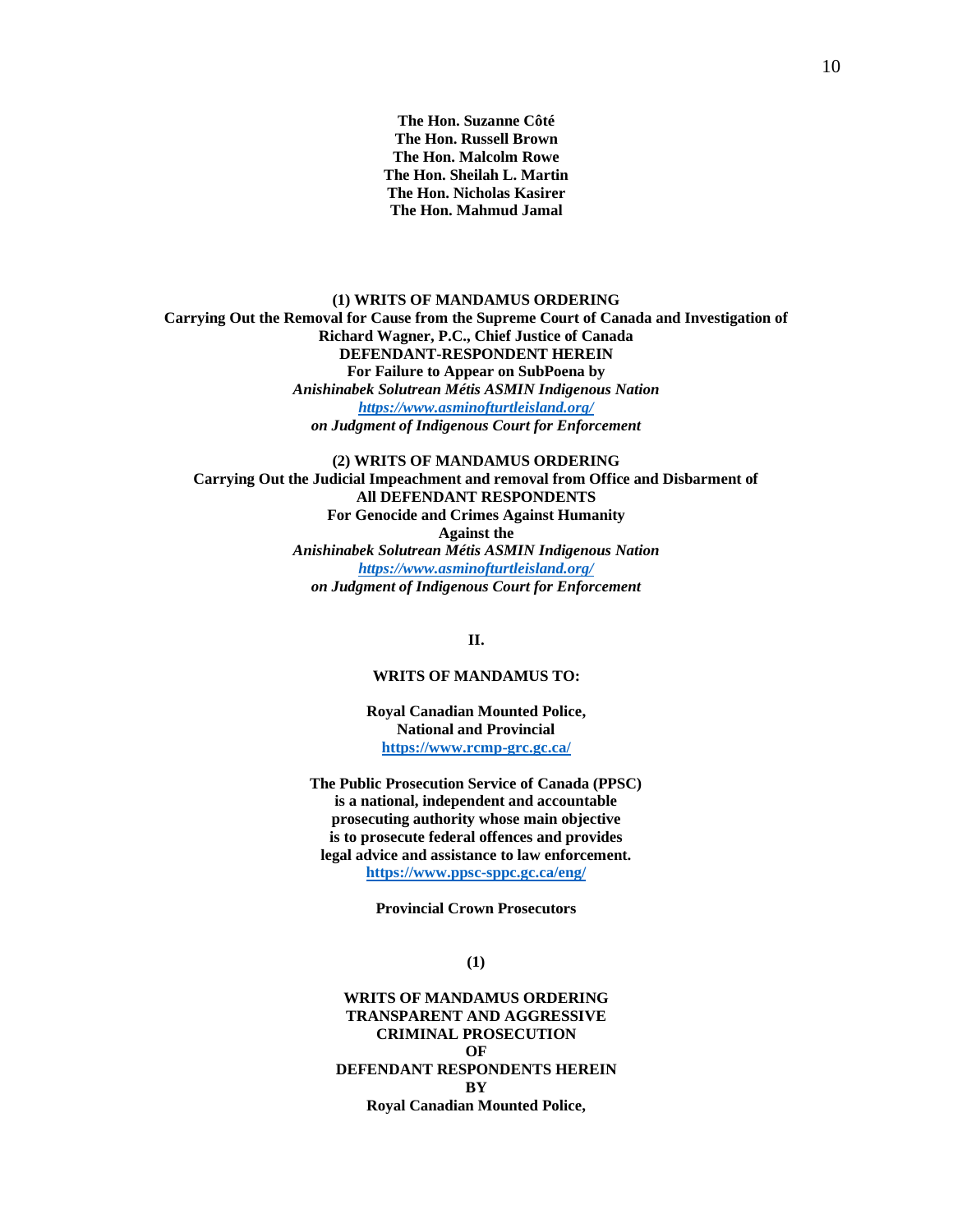**National and Provincial The Public Prosecution Service of Canada (PPSC) And Provincial Crown Prosecutors**

**(2)**

**Equitable Relief: Writ of Mandamus and Restorative Justice All Prosecution shall achieve Restorative Justice For The**  *Anishinabek Solutrean Métis ASMIN Indigenous Nation <https://www.asminofturtleisland.org/> on Judgment of Indigenous Court for Enforcement*

**From Writ of Mandamus sought by Indictment in the Matter of the Genocidal Technologies Pandemic, dated November 15, 2020 and issued by Tribunal on November 29, 2020: Download INDICTMENT - [TRIBUNAL.PUBLIC.HEALTH.JUSTICE-FINAL VER 1-11.15](https://exopolitics.blogs.com/files/indictment---tribunal.public.health.justice-final-ver-1-11.15.pdf) <https://exopolitics.blogs.com/files/indictment---tribunal.public.health.justice-final-ver-1-11.15.pdf> NATURAL AND COMMON LAW TRIBUNAL FOR PUBLIC HEALTH AND JUSTICE INDICTMENT**

**Under Articles 6 and 7 of the International Criminal Code<sup>1</sup>**

Quoting Page 103 forward of said Indictment:

==========

### **Equitable Relief Requested: Writ of Mandamus and Restorative Justice**

Restorative Justice vs Retributive Justice: "Restorative justice is an approach to justice in which one of the responses to a crime is to organize a meeting between the victim and the offender, sometimes with representatives of the wider community. The goal is for them to share their experience of what happened, to discuss who was harmed by the crime and how, and to create a consensus for what the offender can do to repair the harm from the offense. This may include a payment of money given from the offender to the victim, apologies and other amends, and other actions to compensate those affected and to prevent the offender from causing future harm."

"A restorative justice program aims to get offenders to take responsibility for their actions, to understand the harm they have caused, to give them an opportunity to redeem themselves and to discourage them from causing further harm. For victims, its goal is to give them an active role in the process[1] and to reduce feelings of anxiety and powerlessness.[2]

<sup>1</sup> [https://www.icc-cpi.int/NR/rdonlyres/EA9AEFF7-5752-4F84-BE94-](https://www.icc-cpi.int/NR/rdonlyres/EA9AEFF7-5752-4F84-BE94-%20%200A655EB30E16/0/Rome_Statute_English.pdf) [0A655EB30E16/0/Rome\\_Statute\\_English.pdf](https://www.icc-cpi.int/NR/rdonlyres/EA9AEFF7-5752-4F84-BE94-%20%200A655EB30E16/0/Rome_Statute_English.pdf)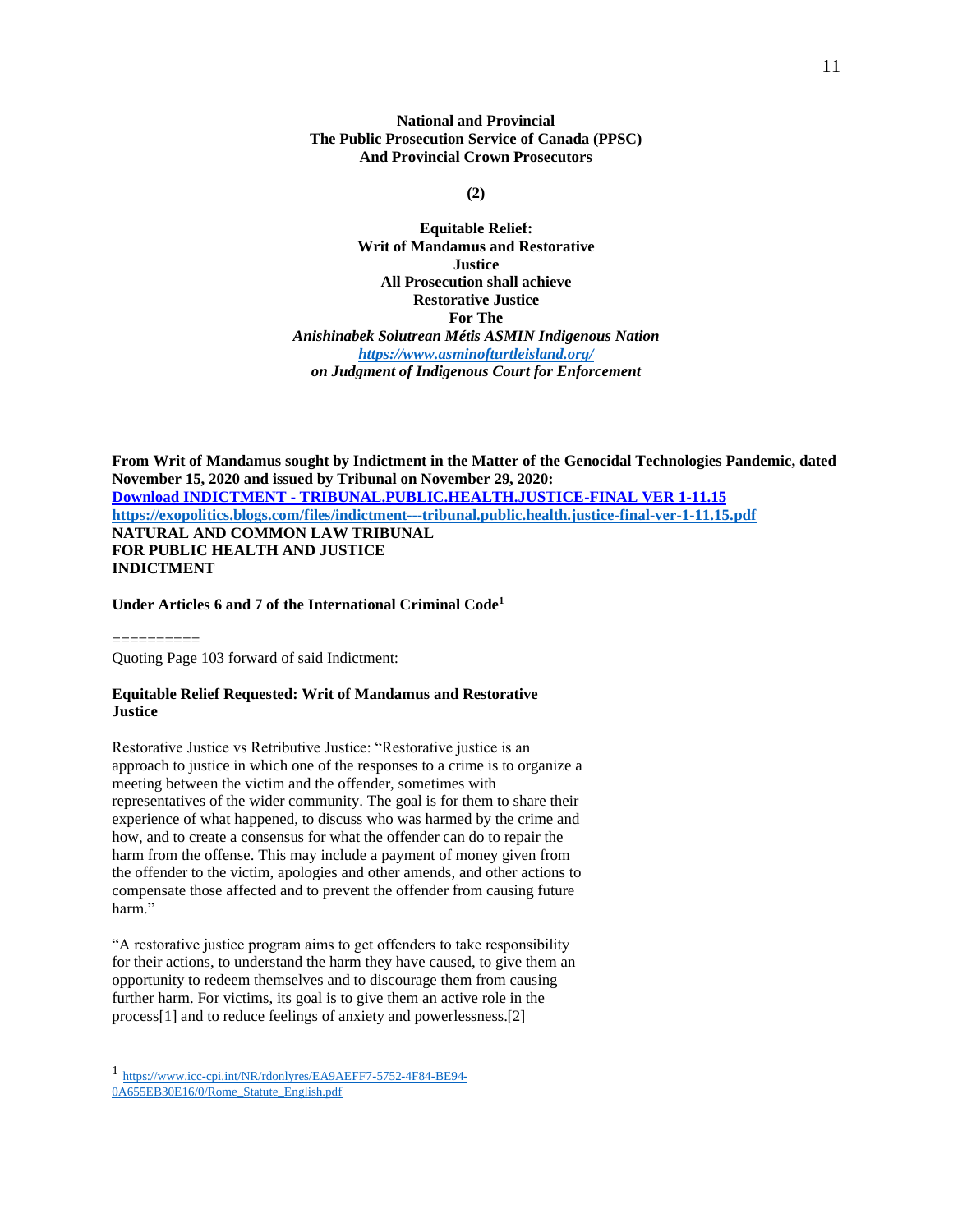Restorative justice is founded on an alternative theory to the traditional methods of justice, which often focus on retribution. However, restorative justice programs can complement traditional methods."

"Academic assessment of restorative justice is positive. Most studies suggest it makes offenders less likely to reoffend. A 2007 study also found that it had the highest rate of victim satisfaction and offender accountability of any method of justice.[2] Its use has seen worldwide growth since the 1990s.[3] Restorative justice inspired and is part of the wider study of restorative practices."

"Definition

According to John Braithwaite, restorative justice is:[4]

...a process where all stakeholders affected by an injustice have an opportunity to discuss how they have been affected by the injustice and to decide what should be done to repair the harm. With crime, restorative justice is about the idea that because crime hurts, justice should heal. It follows that conversations with those who have been hurt and with those who have inflicted the harm must be central to the process.

Although law professionals may have secondary roles in facilitating the restorative justice process, it is the citizens who must take up the majority of the responsibility in healing the pains caused by crime.[4] The process of restorative justice thus shifts the responsibility for addressing crime.

In 2014, Carolyn Boyes-Watson from Suffolk University defined restorative justice as:

...a growing social movement to institutionalize peaceful approaches to harm, problem-solving and violations of legal and human rights. These range from international peacemaking tribunals such as the South Africa Truth and Reconciliation Commission to innovations within the criminal and juvenile justice systems, schools, social services and communities. Rather than privileging the law, professionals and the state, restorative resolutions engage those who are harmed, wrongdoers and their affected communities in search of solutions that promote repair, reconciliation and the rebuilding of relationships. Restorative justice seeks to build partnerships to reestablish mutual responsibility for constructive responses to wrongdoing within our communities. Restorative approaches seek a balanced approach to the needs of the victim, wrongdoer and community through processes that preserve the safety and dignity of all."[5]

#### "Difference from other approaches

According to Howard Zehr, restorative justice differs from traditional criminal justice in terms of the guiding questions it asks. In restorative justice, the questions are:

(109) 105

Who has been hurt? What are their needs? Whose obligations are these? What are the causes? Who has a stake in the situation? What is the appropriate process to involve stakeholders in an effort to address causes and put things right?[6]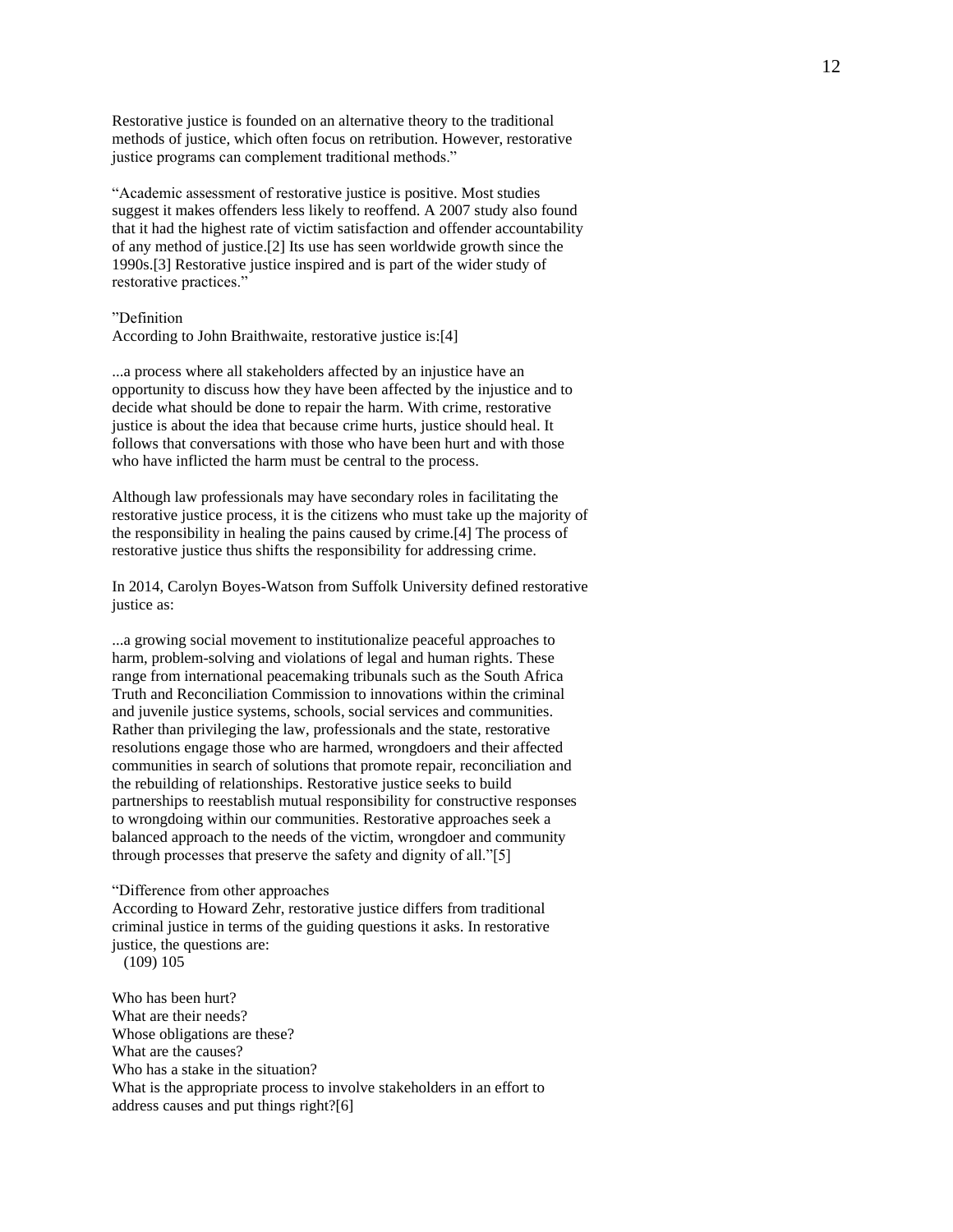In contrast, traditional criminal justice asks:

What laws have been broken? Who did it? What do the offender(s) deserve?[7] Restorative justice is also different from the adversarial legal process or that of civil litigation.

As Braithwaite writes, 'Court-annexed ADR (alternative dispute resolution) and restorative justice could not be philosophically further apart'. While the former seeks to address only legally relevant issues and to protect both parties' rights, restorative justice aims at 'expanding the issues beyond those that are legally relevant, especially into underlying relationships'."[8]

#### **History**

History of the term

The phrase "restorative justice" has appeared in written sources since the first half of the nineteenth century.[9] The modern usage of the term was introduced by Albert Eglash, who in 1977 described three different approaches to justice:

"retributive justice", based on punishment;

"distributive justice", involving therapeutic treatment of offenders; "restorative justice", based on restitution with input from victims and offenders.[10]

#### Precursors in indigenous groups

According to Howard Zehr, "Two peoples have made very specific and profound contributions to practices in the field – the First Nations people of Canada and the U.S., and the Maori of New Zealand... [I]n many ways, restorative justice represents a validation of values and practices that were characteristic of many indigenous groups," whose traditions were "often discounted and repressed by western colonial powers".[11] For example, in New Zealand, prior to European contact, the Maori had a well-developed system called Utu that protected individuals, social stability and the integrity of the group.[12] Restorative justice (sometimes known in these contexts as circle justice) continues to be a feature of indigenous justice systems today.[13]

#### Development of theory

Howard Zehr's book Changing Lenses–A New Focus for Crime and Justice, first published in 1990, is credited with being "groundbreaking",[14] as well as being one of the first to articulate a theory of restorative justice.[15] The title of this book refers to providing an alternative framework for thinking about – or new lens for viewing – crime and justice.[16] Changing Lenses juxtaposed a "retributive justice" framework, where crime is viewed as an offense against the state, with a restorative justice framework, where crime is viewed as a violation of people and relationships.[17] The book made reference to the positive results of efforts in the late 1970s and 1980s at victim-offender mediation, pioneered in the United States by Howard Zehr, Ron Claassen and Mark Umbreit.[18]

By the second half of the 1990s, the expression "restorative justice" had become popular, evolving to widespread usage by 2006.[19] The restorative justice movement has attracted many segments of society, including "police officers, judges, schoolteachers, politicians, juvenile justice agencies, victim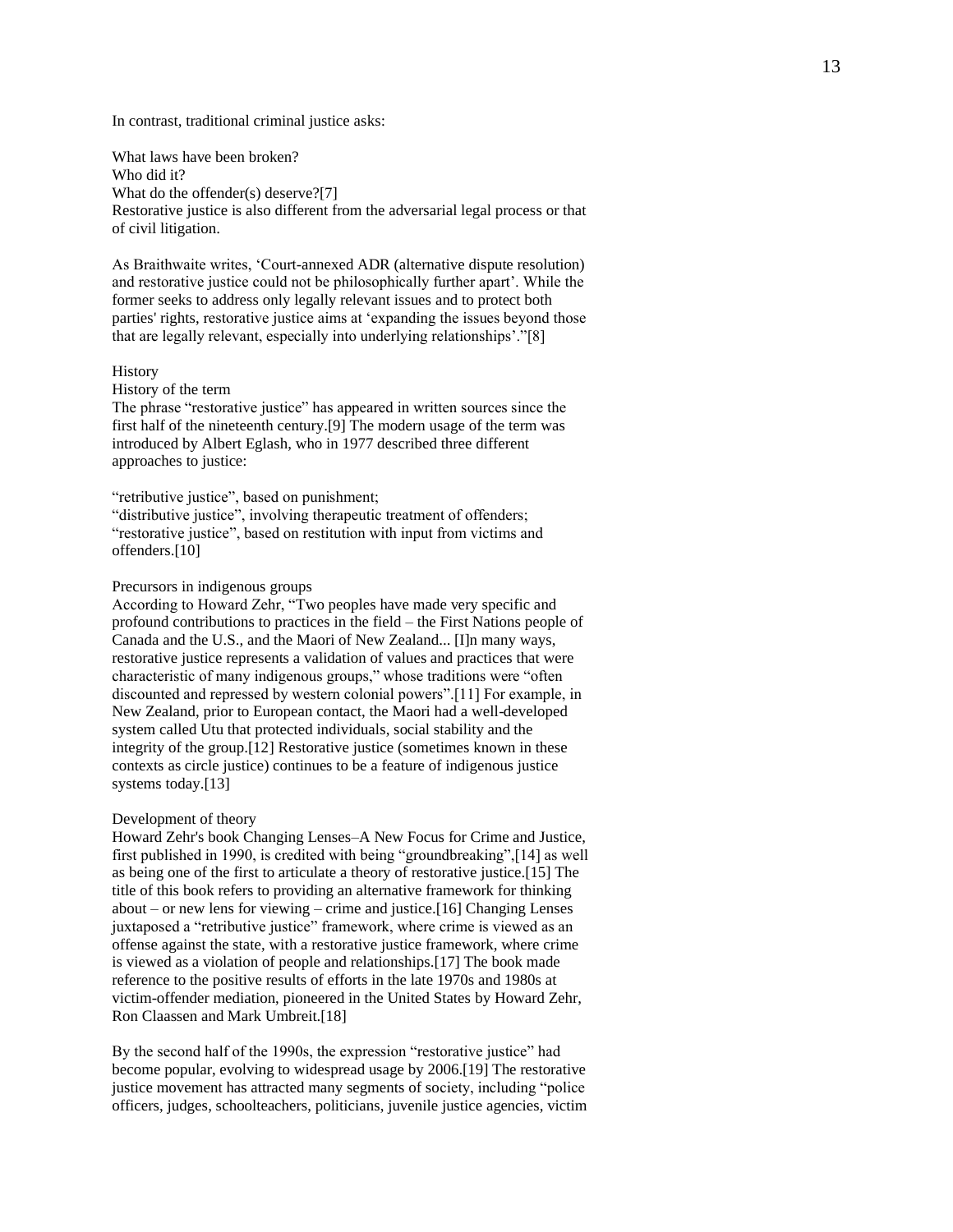support groups, aboriginal elders, and mums and dads."[20]

"Restorative justice is a fast-growing state, national, and international social movement that seeks to bring together people to address the harm caused by crime," write Mark Umbreit and Marilyn Peterson Armour. "Restorative justice views violence, community decline, and fear-based responses as indicators of broken relationships. It offers a different response, namely the use of restorative solutions to repair the harm related to conflict, crime, and victimization."[21]

#### Development of practice

"In North America, the growth of restorative justice has been facilitated by NGOs dedicated to this approach to justice, such as the Victim Offender Mediation Association, as well as by the establishment of academic centers, such as the Center for Justice and Peacebuilding at Eastern Mennonite University in Virginia, the University of Minnesota's Center for Restorative Justice and Peacemaking, the Community Justice Institute at Florida Atlantic University, the Center for Peacemaking and Conflict Studies at Fresno Pacific University in California, and the Centre for Restorative Justice at Simon Fraser University in British Columbia, Canada.[22] Members of the Mennonites and the social-action arm of their churchcommunity, Mennonite Central Committee, were among the early proponents.[23][24] The antinomian groups advocating and supporting restorative justice, such as the Mennonites (as well as Amish and Quaker groups), subscribe to principled pacifism and also tend to believe that restorative justice is much more humane than the punitive juvenile and criminal justice systems."[25]

"The development of restorative justice in continental Europe, especially the German speaking countries, Austria, Germany and Switzerland, is somewhat different from the Anglo-Saxon experience. For example, victimoffender mediation is just one model of restorative justice, but in the present European context it is the most important one.[26][27] Restorative justice is not just a theory, but a practice-oriented attitude in dealing (not only) with criminal relevant conflicts. Restorative justice may be moving towards restorative practice."[28]

"In October 2018, the Committee of Ministers of the Council of Europe adopted a recommendation to member states which recognised "the potential benefits of using restorative justice with respect to criminal justice systems" and encouraged member states to "develop and use restorative justice".[29]

"Internationally, 125 nations collectively endeavored to contribute to the Prison Fellowship International set up by Charles Colson in 1979, which is aimed to help the current and former insiders and their family members beyond America. The Center for Justice & Reconciliation was initiated for information dissemination and education pertaining to justice and reconciliation as of 1996 by the Prison Fellowship International."[30]

#### Application

In system-wide offenses

"The South African Truth and Reconciliation Commission shows how restorative justice can be used to address system-wide offenses that affect broad swaths of a group or a society."[31]